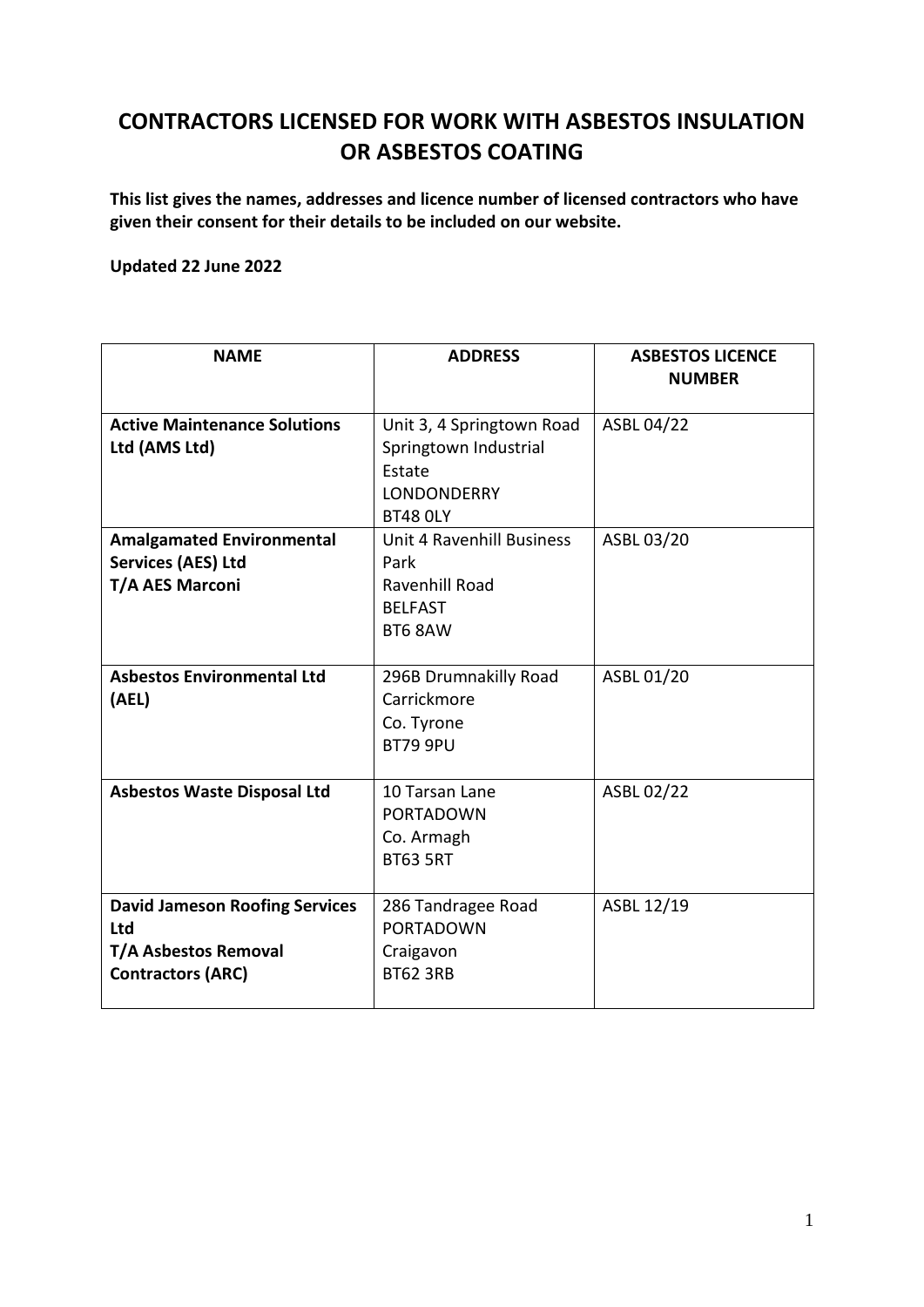| <b>NAME</b>                                     | <b>ADDRESS</b>                                                                                                                                    | <b>ASBESTOS LICENCE</b><br><b>NUMBER</b> |
|-------------------------------------------------|---------------------------------------------------------------------------------------------------------------------------------------------------|------------------------------------------|
| <b>DJV Compliance Ltd</b>                       | 76b Dromore Road<br><b>HILLSBOROUGH</b><br>Co Down<br><b>BT26 6HU</b>                                                                             | ASBL 04/21                               |
| <b>Eastwood Demolition Ltd</b>                  | 137 Shore Road<br>Newtownabbey<br>Co Antrim<br><b>BT37 9SY</b>                                                                                    | ASBL 01/21                               |
| <b>Ferncroft Environmental Ltd</b>              | <b>Bridge Chambers</b><br>West Quay<br><b>RAMSEY</b><br>Isle of Man<br><b>IM8 1DL</b>                                                             | Licensed for work on the<br>Isle of Man  |
| <b>G2 Environmental Services Ltd</b>            | <b>Units 8-16</b><br><b>Holly Business Park</b><br>Kennedy Way Industrial<br>Estate<br><b>Blackstaff Way</b><br><b>BELFAST</b><br><b>BT11 9DT</b> | ASBL 01/22                               |
| <b>Island Drainage &amp; Groundworks</b><br>Ltd | <b>Ballacutchel Farm</b><br><b>Mount Murray</b><br><b>Braddan</b><br>Isle of Man<br><b>IM4 2HU</b>                                                | Licensed for work on the<br>Isle of Man  |
| John Tinnelly & Sons Ltd                        | Cloughoge House<br>46 Forkhill Road<br><b>NEWRY</b><br>Co Down<br><b>BT35 8LZ</b>                                                                 | ASBL 03/22                               |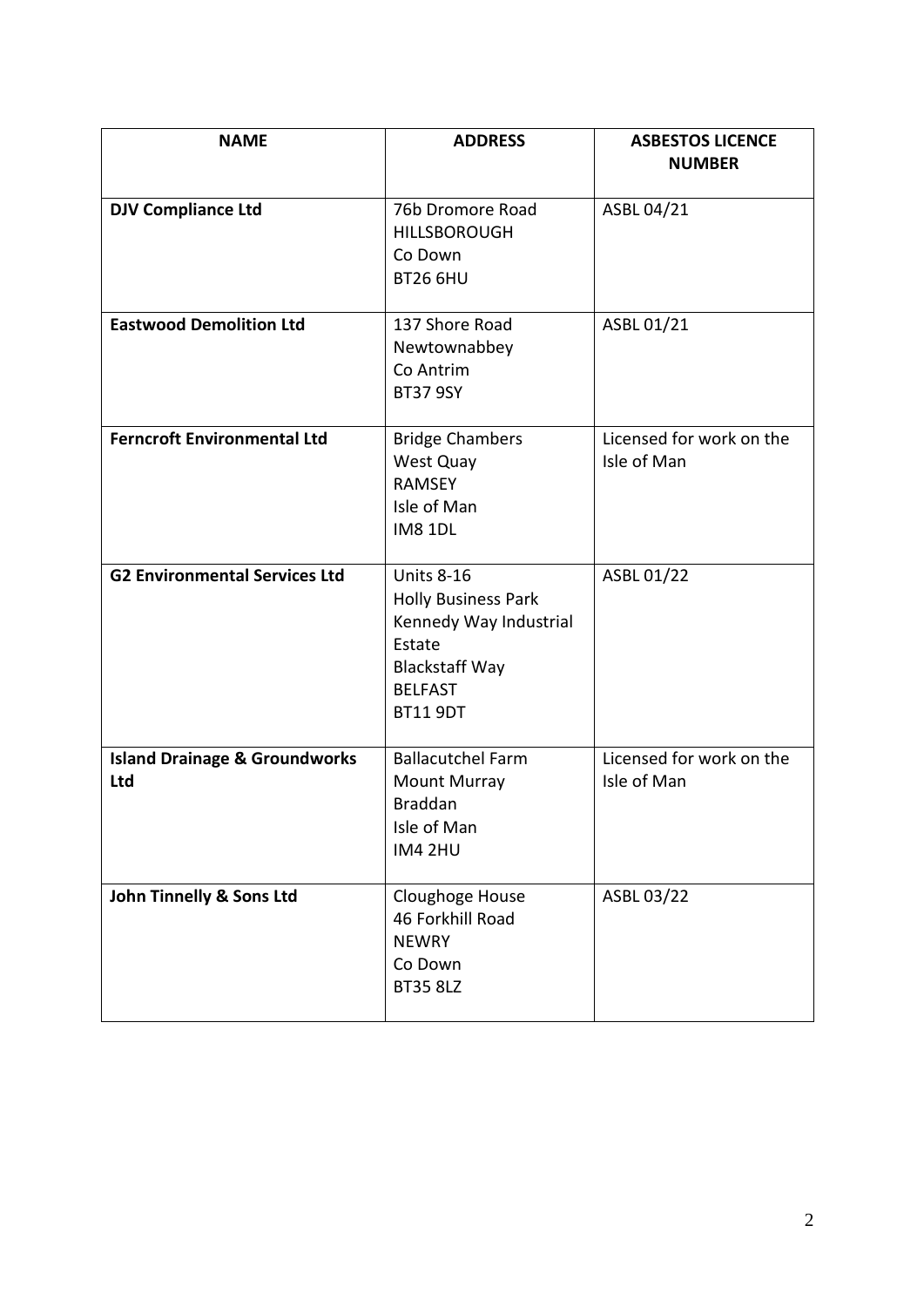| <b>NAME</b>                                                           | <b>ADDRESS</b>                                                                                                          | <b>ASBESTOS LICENCE</b><br><b>NUMBER</b> |
|-----------------------------------------------------------------------|-------------------------------------------------------------------------------------------------------------------------|------------------------------------------|
| <b>Kaefer Ltd</b>                                                     | Queens Road<br><b>BELFAST</b><br>BT3 9DU                                                                                | ASBL 05/22                               |
| <b>Keltbray Ltd</b><br>T/A Keltbray Environmental<br><b>Solutions</b> | Keltbray House<br><b>Burnt Mills Road</b><br>Basildon<br><b>ESSEX</b><br><b>SS13 1DT</b>                                | ASBL 02/20                               |
| <b>MCE Contract Services Ltd</b>                                      | <b>Unit 11 Termon Business</b><br>Park<br><b>Milestone Centre</b><br><b>CARRICKMORE</b><br>Co Tyrone<br><b>BT79 9AL</b> | ASBL 11/19                               |
| <b>McKelvey Asbestos Removal Ltd</b>                                  | 17 Carrickadartans Road<br><b>CASTLEDERG</b><br>Co Tyrone<br><b>BT81 7NQ</b>                                            | ASBL 06/22                               |
| <b>PMC Environmental Services Ltd</b>                                 | 12 Old Bleach Green<br><b>BANBRIDGE</b><br><b>BT32 4JG</b>                                                              | ASBL 02/21                               |
| <b>Precision Industrial Services Ltd</b>                              | Site 28 Campsie Industrial<br>Estate<br>McLean Road<br>LONDONDERRY<br><b>BT47 3XX</b>                                   | ASBL 03/21                               |
| <b>Rhodar Ltd</b>                                                     | Unit C, Astra Park<br>Parkside Lane<br><b>LEEDS</b><br>LS11 5SZ                                                         | ASBL 05/21                               |